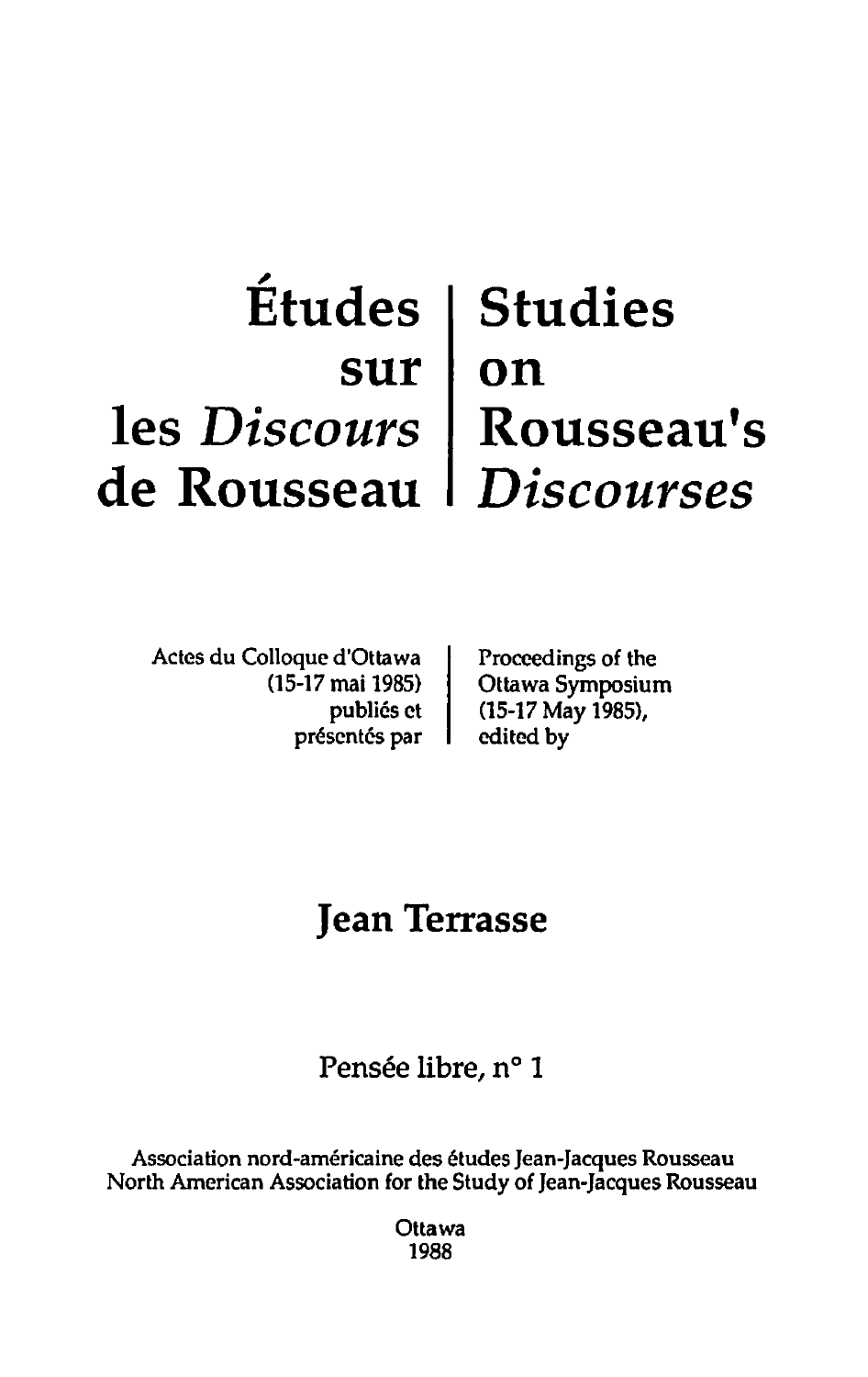## Données de catalogage avant publication (Canada)

Vedette prindpale au litre:

(Pensée libre ; no 1) Texte en français et en anglais. Bibliographie: p. ISBN 0-9693132-0-9

1. Rousseau, Jean-Jacques, 1712-1778--Pensée<br>- politique et sociale--Congrès. 2. Rousseau, Jean-Jacques, 1712-1778-Philosophie-Congrès.<br>1. Terrasse, Jean, 1940- . II. Association nord-J. Terrasse, Jean, 1940américaine des études Jean-Jacques Rousseau. 11J. Titre: Studies on Rousseau's discourses. IV. Collection.

PQ2043.E89 1988 848'.509 C88-090056-3F

Canadian Cataloguing In Publication Data

Main entry under tille:

Études sur les discours de Rousseau = Studies on ...Études sur les discours de Rousseau = Studies on<br>Rousseau's discourses Rousseau's discourses Rousseau's discourses

> (Pensée libre ; no. 1) Text in French and English. Bibliography: p.<br>ISBN 0-9693132-0-9

I. Rousseau, Jean-Jacques, 1712-177~Polilical and sodal views-Congresses. 2. Rousseau, Jean-jacques, 1712-1718-Philosophy-Congresses. I. Terrasse, jllan, 1940- • il. North American Association for the Study or Jean-jacques Rousseau. Ill. Title: Studies on Rousseau's discourses. IV. Series.

PQ204J.E891988 848'.509 C88-090Q56-3E

Ouvrage publié grâce au concours de l'Association nord-américaine des etudes Jean-Jacques Rousseau/North American Association for the Study of Jean-Jacques Rousseau et grace a une subvention du Conseil de recherche en sciences humaines du Canada,

Conseil exécutif, 1983-1985

Président: Jean Terrasse (Université McGill) Vice-Président: Jean Roy (Université de Montréal) Secrétaire-trésorier : Denyse Laniel, Montréal, Qué. Directeur académique : Guy Lafrance (Université d'Ottawa) Editeur du bulletin de nouvelles: Howard R. Cell (Glassboro State College, N,J,)

© Association nord-américaine des études Jean-Jacques Rousseau, 1988

ISBN 0-9693132-0-9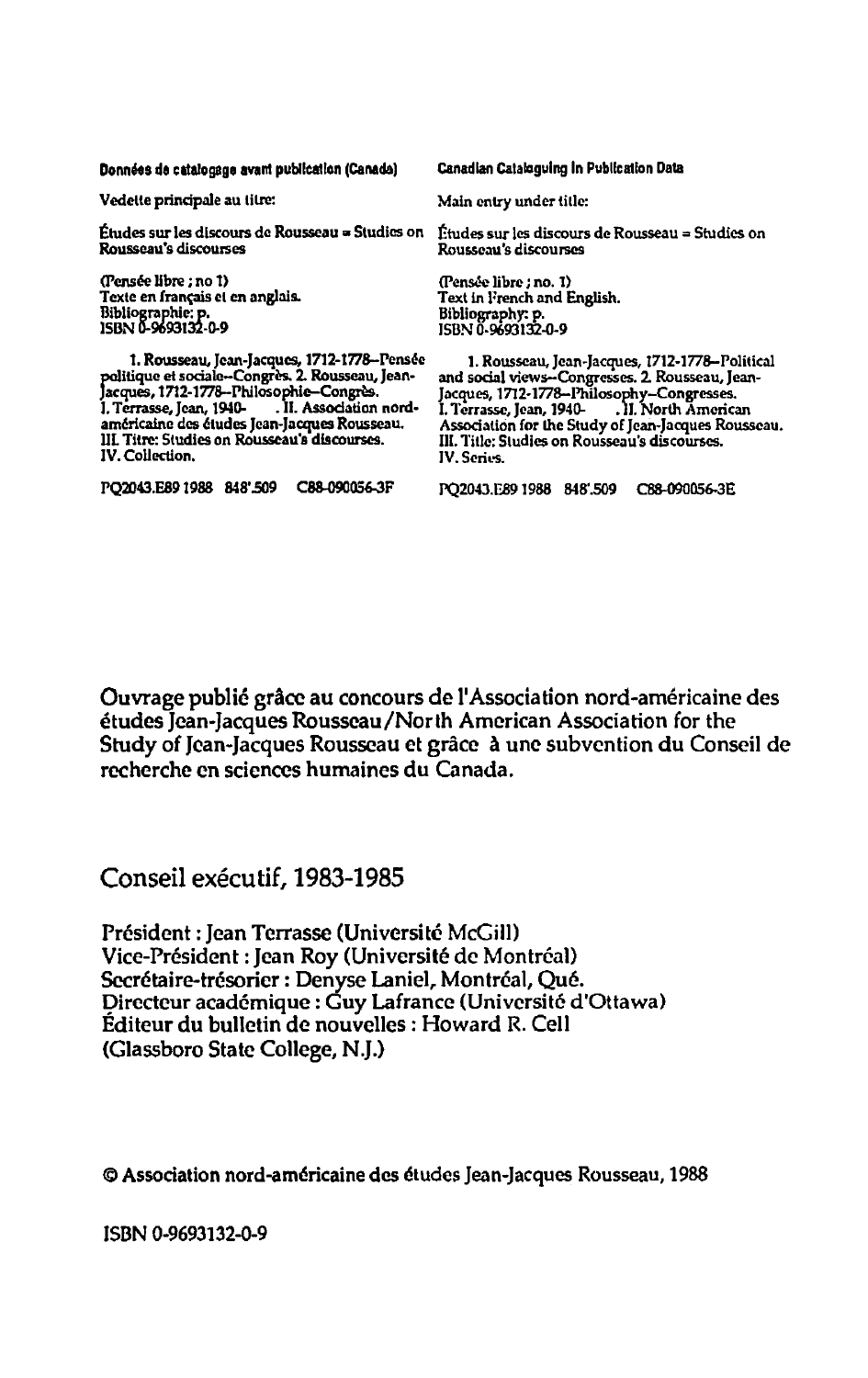## THE PARA-MACHIAVELLIAN DIMENSION OF ROUSSEAU'S *DISCOURSE* ON *POLmCAL ECONOMY*

In the *Discourse on Political Economy,!* Rousseau delineates a political education for actual or potential statesmen who themselves are to be public educators of republican citizens and warriors.2 I will attempt to clarify what I suggest is a para-Machiavellian leitmotiv present in Rousseau's teaching in the *Political Economy.3* 

Rousseau indirectly praises Machiavelli in the *Political Economy* for defending popular rule against tyranny in his "satires" (D.C., III, 247). More specifically, Rousseau implicitly accepts Machiavelli's paradigm of popular leadership. According to Machiavelli, competent republican politics would have to be based on a dynamic symbiotic relationship between the needs and powers of the people and those of the leaders. As a result, the people would be given new or renewed modes and orders providing them with stability, economic prosperity, popular participation, and national independence. In return, the leaders would receive power, honor, and glory *(Dis. I, 58; Pr. ch. 8-9).* At the apex of such popular leaders Machiavelli places the type he calls "the armed prophet"  $-$  the wielder of creative force, who is also an institution-builder (Pr., ch. 6; Dis. I, 9-11, 19).

Like Machiavelli, Rousseau argues that a division of labor between the virtuous few and the patriotic many can result in mutual satisfaction or happiness. Only by creating a

<sup>1.</sup> In *CEupres compWes de* 1.-J. *Rousseau,* ed. B. Cagnebin and M. Raymond, 4 vols. thus far. Translations of the *Political Economy* are taken, with some changes, from Roger D. Masters and Judith R. Masters, ed. and trans., On *the Social Contract with Political Economy,* (New York: Sl. Marlin's Press, 1978).

For the importance of education in Rousseau's political thought, see R. Derathé, 1.-/. *Rousseau et la science politique de son temps* (Paris: Vrin, 1970), pp. 376-79; and Allan Bloom's introduction to his translation of the *Emile* (New York: Basic Books, 1979), pp. 3-29.

<sup>3.</sup> On Rousseau's relationship to Machiavelli, see the excellent survey of the works by Paolo M. Cucchi, "Rousseau, Iccteur de Machiavel," in *Rousseau et son temps,* ed. M. Launay (Paris, 1968), pp. 17-35. In my paper, *Pr.* = *The Prince;* Dis. = *Discourses.*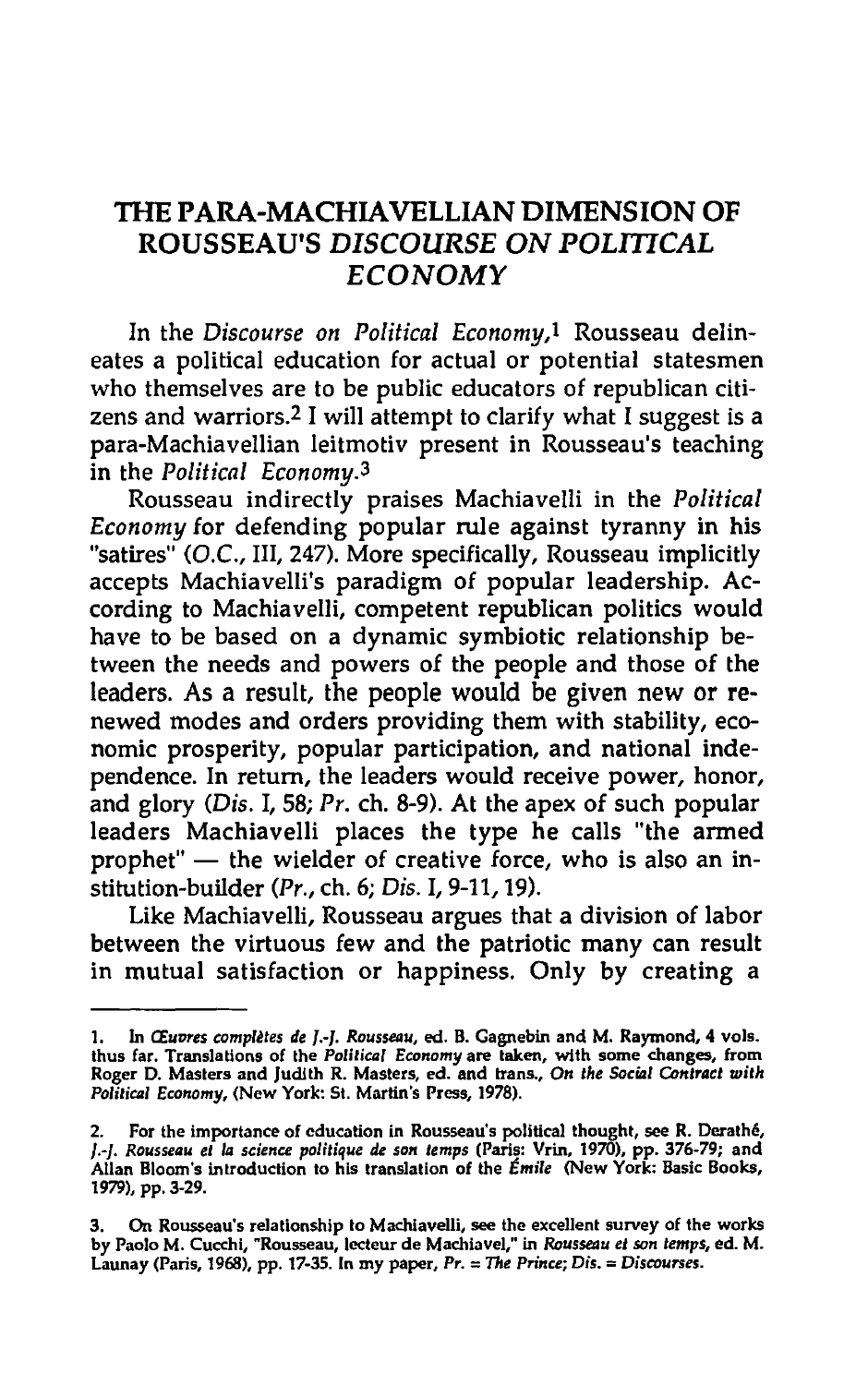republic consisting of free citizens whose rights and material needs are provided for can the leaders experience a mode of honorable recognition from the people, rather than mere grudging obedience from a frightened herd (D.C., ill, 258). And though Rousseau does not put the armed prophet in first place in terms of virtue, he does recognize and accept the historical necessity of his role in the *Political Economy:* 

If it is good to know how to use men as they are, it is worth much more still to make them what there is a need that they be; the most absolute authority is that which penetrates to the very interior of man, and is exercised no less on the will than on actions. It is certain that the people are in the long run what the government makes them be. Warriors, citizens, men when it wants; populace and *canaille* when it pleases it; and every prince who despises his subjects dishonors himself in showing that he did not know how to render them worthy of esteem. (III, 251)

Addressing himself to every potentially heroic leader, Rousseau advocates a break with the mercenary politics of the age that gave rise to disunited and selfish *canaille* and masses. In contrast, a comprehensive fashioning through military training and citizen education will result in a patriotic and law-abiding people (III, 252, 261). Written laws themselves cannot engender a public-spirited disposition (III, 249); rather the personal action of the heroic founder is called for.

Rousseau's call for this active heroic virtue as the basis for the rule of law in the course of time, put forth in the *Political Economy,* recapitulates his position in the *Discourse on the Hero,* an earlier work of inferior quality also devoted to the theme of political education.4

Les hommes ne se gouvement pas ainsi par des vues abstraites; on ne les rend heureux qu'en les contraignant à l'être, et il faut faire éprouver Ie bonheur pour Ie leur faire aimer : voila l'occupation et les talents du héros; c'est souvent la force à la main qu'il se met en état de recevoir

<sup>4.</sup> See David R. Cameron, 'The Hero in Rousseau's Political Thought," *Jounud of the*  History of Ideas, vol. 45, no. 3 (July-September 1984), p. 401; and for an excellent study of the *Discourse* on *the Hero* that places it in its historical and literary contexts, see Diane Beelen Woody's unpublished Ph.D. dissertation, Problématique du héros dans les écrits de *J.-J. Rousseau* (University of Toronto, 1981).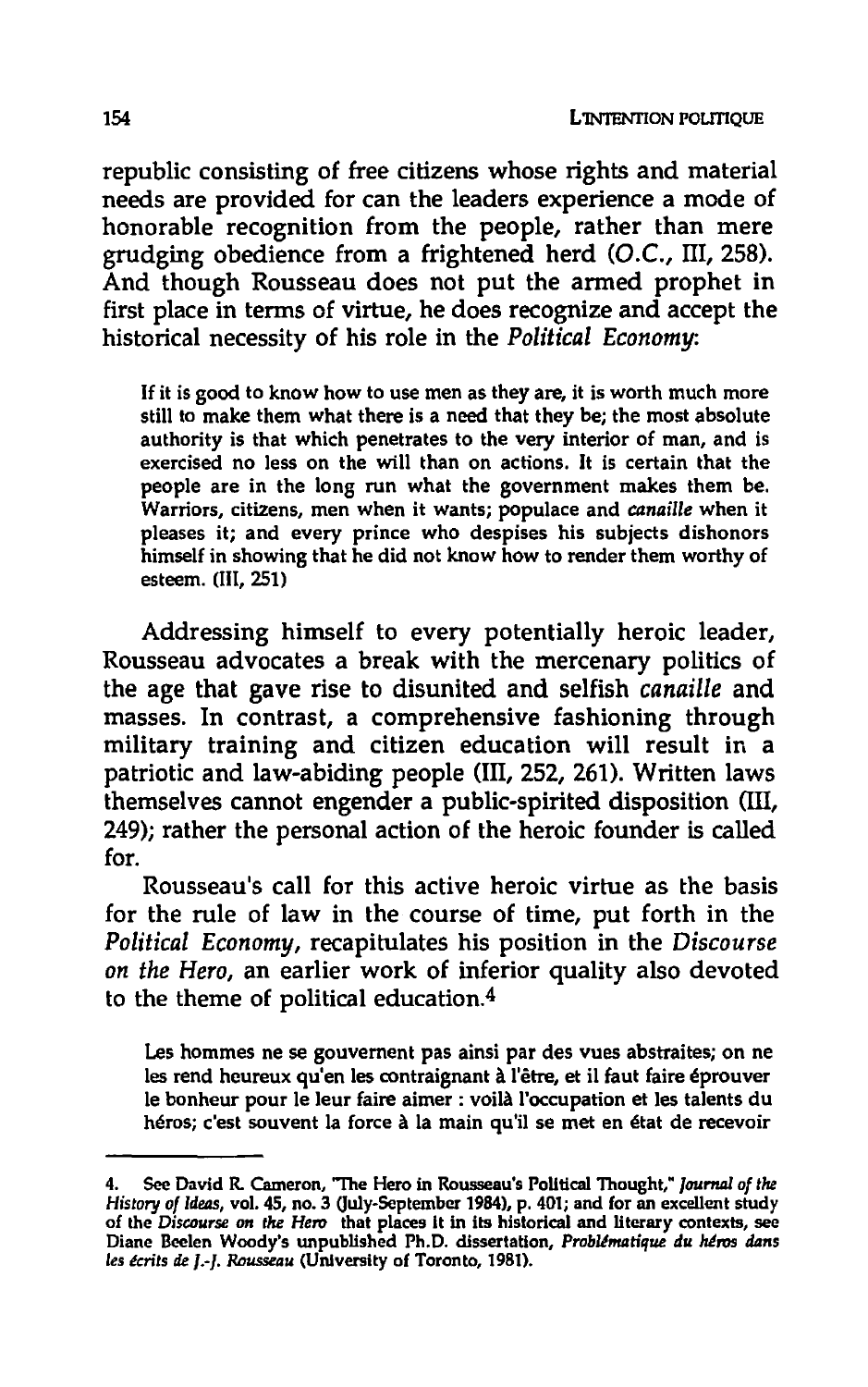les bénédictions des hommes qu'il contraint d'abord à porter le joug des lois pour les soumettre enfin a I'autorite de la raison. (Il, 1263-64)

This passage makes clear that the heroic leader must be an expert wielder of force, though the context stresses that the hero's defining virtue of strength of soul cannot rightly be reduced to physical courage (II, 1263, 1268, 1272). Once the people experience the happiness or common good that results from everyone obeying the laws, they will learn to love and justify them with their reason. But the necessary, hard lessons are taught by way of creative violence. Though the *Political Economy* emphasizes the use of *mreurs* (morals and manners) to form good citizens, not force as does the *Discourse on the Hero,* nonetheless the *Political Economy*  makes it clear citizens must be warriors first and last and come to the aid of their homeland when it needs their arms (III, 261). To fashion warriors, however, the leader must be an expert user of force, such as Romulus (III, 265) whom Machiavelli judged to have been a most virtuous armed prophet *(Pr.* ch. 6; *Dis.* I, 19).

Rousseau, then, is in fundamental agreement with Machiavelli's teaching that the art of the few is necessary to create the foundation for the life of citizens and warriors. Machiavelli, it is true, was concerned primarily with an issue of foreign policy  $-$  the obstacle posed to national unification and independence by the corrupt mercenary soldiers in Italy (Pr., chs 12, 13, 26). In contrast, Rousseau's immediate concern was domestic corruption in France centered in the exploitative system of taxation (O.C., III, 252-54, 268-69, 270-75). Still, despite their differing emphases both Rousseau and Machiavelli identify both sources of corruption, and espouse the heroic virtue of an armed prophet as the necessary first step towards a healthy political life.

The armed founder with strength of soul, however, is not Rousseau's primary model of imitation for actual or potential statesmen. Rather, the model of the heroic senatorial republican  $-$  as exemplified by Cato the Younger - is preeminent in Rousseau's teaching in the *Political Economy.* Yet even this second type of popular leader has a significant Machiavellian element.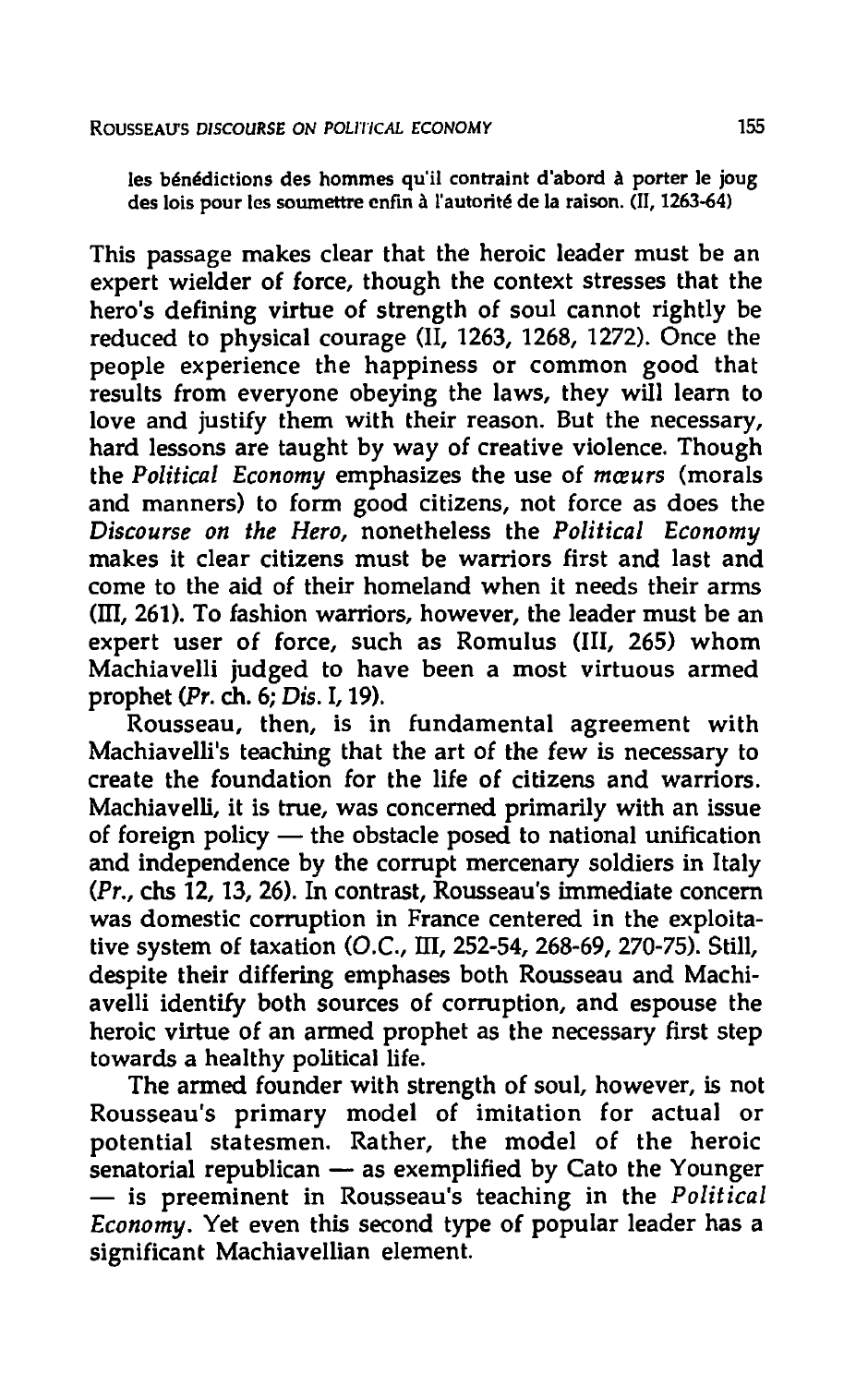Rousseau puts into relief Catonic political virtue by contrasting it with Socratic philosophical virtue. To be sure, the cosmopolitan Socrates proved his total dedication to the life devoted to the quest for truth by dying for the truth. But Cato, says Rousseau, was totally committed to his particular fatherland, Rome, and discovered his personal happiness in the happiness of his fellow citizens (III, 255).<sup>5</sup> Protecting the individual rights to life, property, and liberty of all citizens, Cato (as well as others like him) was able to strengthen love of country and hence citizen virtue: the disposition to do what is in accordance with the general will (III, 254-55, 258-59). Thus, subordinating Socratic philosophizing to Catonic political acting, Rousseau asks us to become worthy emulators of Cato and attain the greatest glory possible for human beings by making the people happy.

Rousseau's portrait of Cato is somewhat mythica1.6 According to Plutarch, Cato shared the perspective of the conservative senators and was fundamentally dedicated to senatorial ascendancy in the context of the rule of law, although he showed some humanity towards the common people.7 But in Rousseau's model of Cato we find a popular passion characteristic of Machiavelli's "effectualness" or realism. Machiavelli's popular republicanism (as well as his notion of its antithesis, military tyranny, which he also recommended under some circumstances) was based on what he viewed as "the effectual truth of the thing" rather than on "the imagination thereof" (Pr., ch. 15). Opposing all versions of airy republican idealism, Machiavelli contended that a civil and patriotic order could only be firmly grounded on the successful satisfaction of the many's desires for life, property, and liberty from being oppressed by the great and powerful (Pr., chs. 9-10, 16-17).

<sup>5.</sup> Sec Oaude Pichois and Rene Pintard, *Jean-Jacques entre Socrate* et *Caton* (Paris: Librairie José Corti, 1972), esp. pp. 48-64.

<sup>6.</sup> See Denise Leduc-Fayette, /.-/. *Rollsse4U et Ie* my *the* de *l'antiquiU* (Paris: Vrin, 1974), pp. 103-16; and Jean Cousin, "J.-J. Rousseau, interprete des institutions romaines dans Ie *Contrat social,"* in *Etudes sur Ie Contrat social* (Paris: Les Belles Lettres, 1964), pp.l3-34.

<sup>7.</sup> Plutarch, Lives, trans. Arthur Hugh Clough and John Dryden (Modern Library), pp. 933, 94647, 936, 928.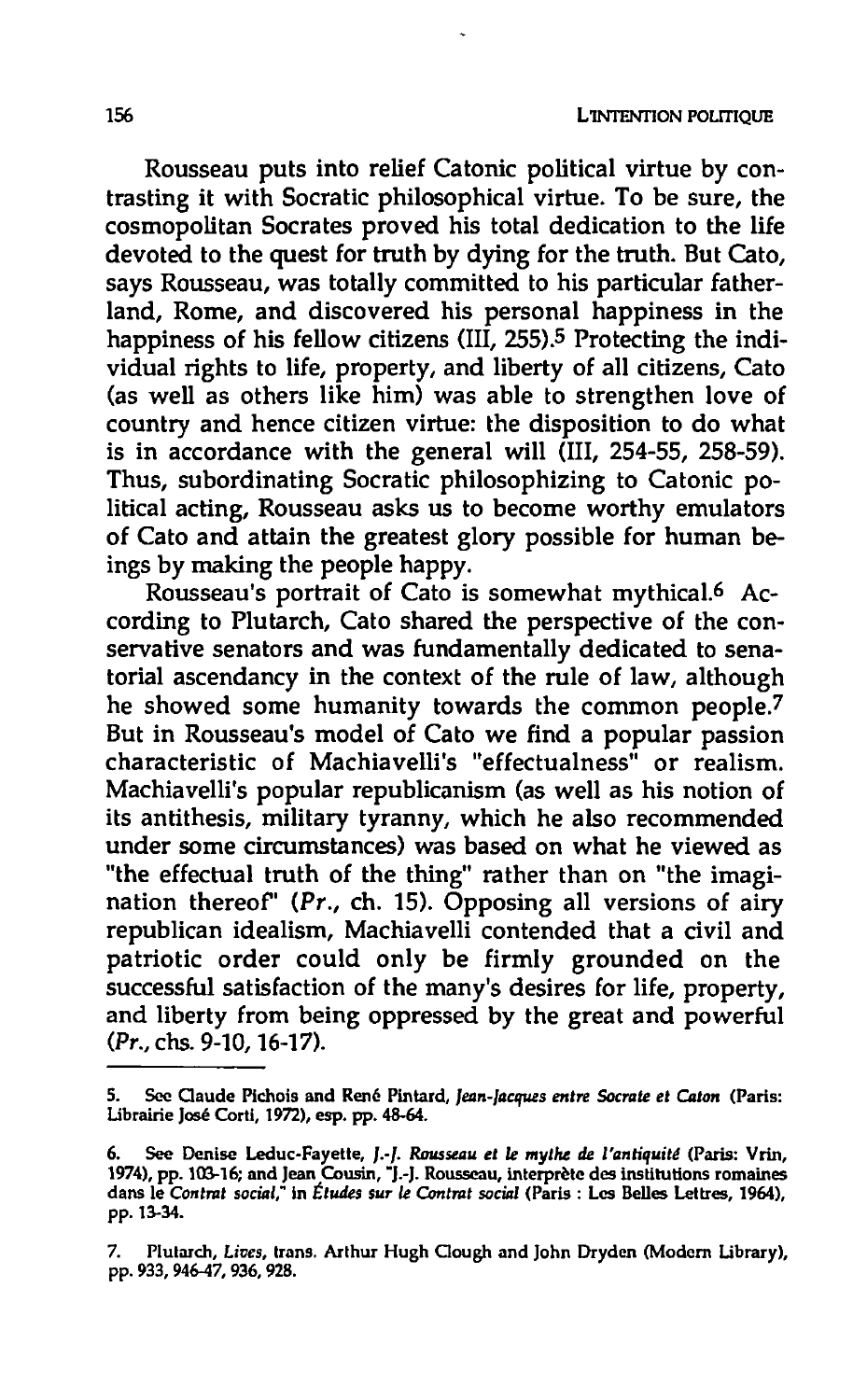Rousseau's reconstructed model of Cato, then, is his standard of the best popular leadership possible. The kind of integrity manifested by Cato in handling public funds, combined with parsimony and prudent planning, he stresses, can assure that public needs are satisfied. Such enlightened statesmanship can go far in controlling fortune:

in public administration where fortune has less of a part than in the fate of individuals, wisdom is so close to happiness that these two objects are intertwined. (O.c., III, 262)

More specifically, as Machiavelli had done, Rousseau urges the construction of public warehouses to prevent famine ( $\overline{Pr}$ . ch. 10; D.C., II, 267); and similarly argues against allowing the emergence of new governmental needs, rather than increasing revenues  $-$  to save the people from being "crushed" by excessive taxes (Pr., ch. 16; *a.c.,* ill, 266). Even Rousseau's extreme, indeed almost violent, denunciation of the "tyranny of the rich" echoes Machiavelli's uncompromisingly violent censure of the idle rich (Dis. I, 55; O.C., III, 270-78). $8$  With all of this specific advice, as well as his opposition to mercenaries (D.C., III, 268-69), Rousseau advocates the kind of political prudence that will free statesmen from the power of fortune. Fortune's conquest by political prudence and virtue is Machiavelli's quintessential theme. According to Machiavelli fortune is like a torrential river; if one is wise and industrious enough to build dykes and embankments in quiet times, then one will not be subject to fortune's power in chaotic times (Pr., ch. 25). Clearly, Rousseau learned this lesson well.

However, Machiavelli also likens fortune to a fickle mistress. And he goes on to say that daring and physical strength are, in the final analysis, the most efficacious means to conquer fortune. Though Machiavelli is not certain that fortune can be wholly overcome by such daring heroic virtue, still the spirit of his political education is to clarify which political strategies based on creative violence will push back more and more the power of fortune (Pr., ch. 25;  $\overrightarrow{Dis}$ . II, 1). In this at-

<sup>8.</sup> As well, the Introductory section of the *Political Economy* in which Rousseau first introduces his notion of the general will echoes or is parallel to *Discourses* I, 58.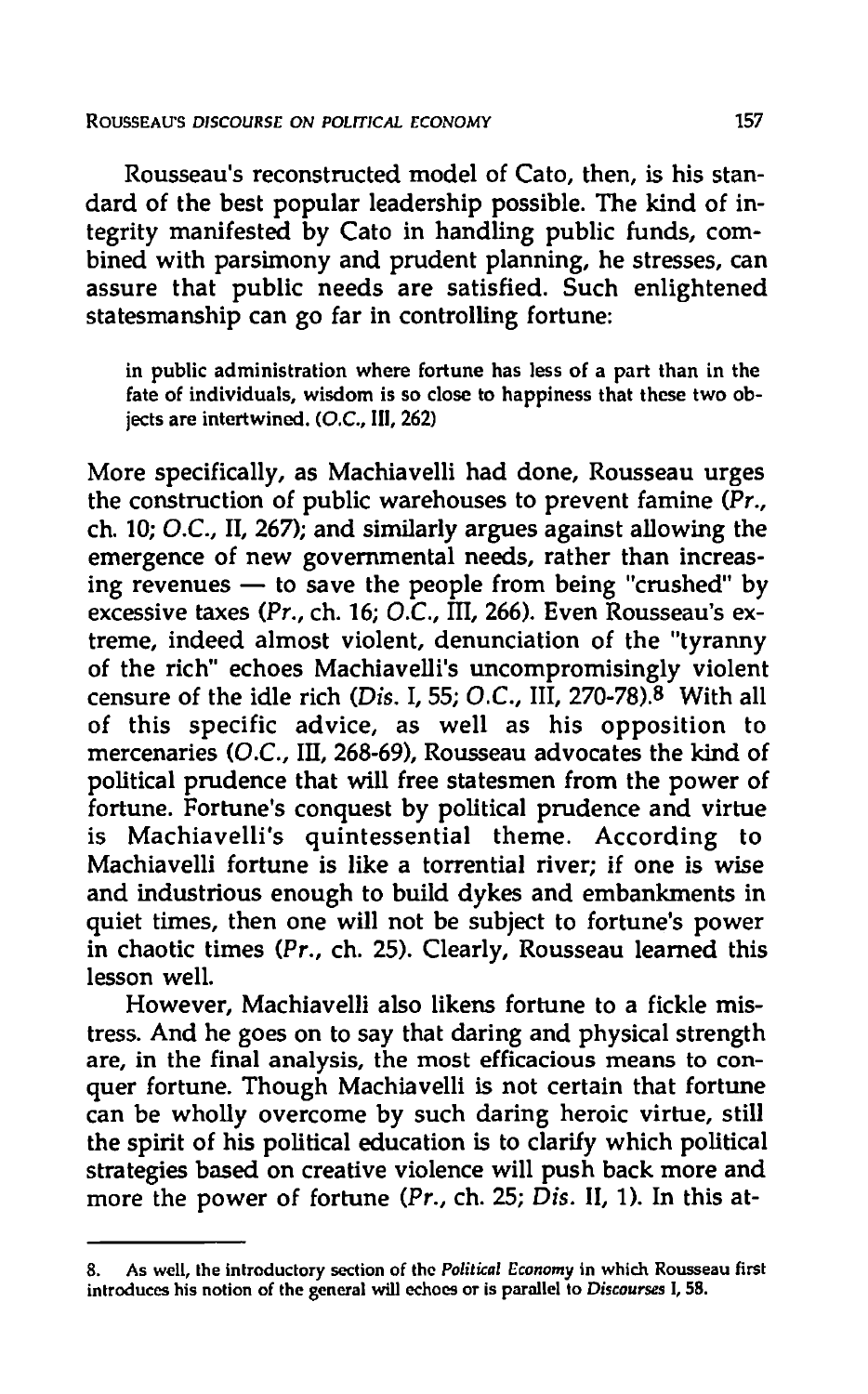tempt to conquer fortune, Machiavelli thought that resoluteness of mind or strength of soul was insufficient, unless combined with resoluteness of military conduct *(Dis.* 1,9, 19,  $55:$  III, 1, 31).

Despite the strong "family resemblances" and parallels between Rousseau's and Machiavelli's doctrines of popular leadership, we must conclude that Rousseau's doctrine in the *Discourse on Political Economy* falls short of the full force of the Machiavellian perspective. In essence, while Machiavelli advocates a permanent and preeminent role for the armed prophet (or lesser imitations) for the sake of conquering fortune externally, Rousseau espouses the inner calmness and strength of soul of Cato, the senatorial statesman, meeting his tragic defeat at the hands of Caesar with his imperturbable suicide. Without adequately resolving the tension between the necessary role he saw for the armed prophet and the preeminent role he advocated for the senatorial leader, Rousseau was confident that defeat in one's external circumstances could not prevent one from attaining a greater, moral victory in the future  $-$  if one demonstrated exemplary strength of soul *(Discourse on the Hero, D.C.,* II, 1273-74). Cato haunted the caesars for centuries with his self-sacrificial act, and aided the renaissance of republican philosophy and practice centuries after the physical defeat of his cause.

Rousseau learned much from Machiavelli's philosophy of republican leadership, and acknowledged the important role played by armed prophets in founding and reforming regimes. But Rousseau's para-Machiavellian phase was one of theoretical purgation of the notion that creative violence and conflict constituted the essence of republican politics. Abundantly purified, his theory clearly subordinated the model of the armed prophet to the model of the Catonic leader - statesmen, legislators, and tribunes of people. The virtue of the senatorial leader was to compel by example, not by force of arms. By the time Rousseau wrote the final version of the *Social Contract,* creative violence embodied in the founder and dictator was still an unmistakable Machiavellian element (S.C. II, 8 and IV, 6), though safely subordinate to the